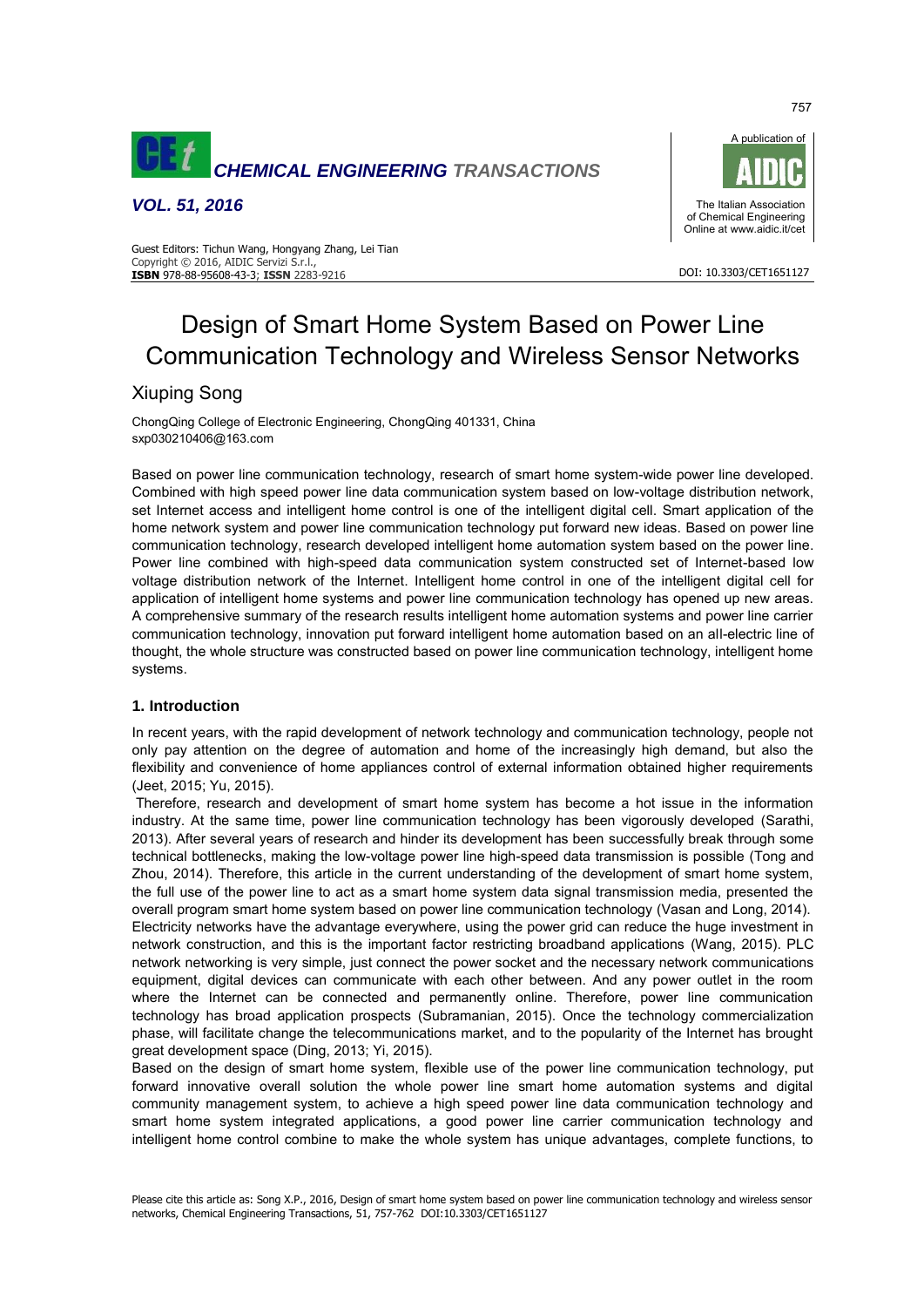form a more perfect intelligent control system, and more broadly to expand the application of smart home system and power line communication technology.

# **2. Smart home system home gateway (ICDT)**

## **2.1 ICDT control system block diagram**

Intelligent network control data terminal (ICDT) act as special role, its contact within the family all the smart home installations (Long, 2012), smart home network system is the hub to connect an external network, CDT is the core unit of work is clearly the smart home system, often referred to as " home gateway ", as shown in Figure 1.



#### *Figure 1: ICDT control system block diagram*

As a home gateway, ICDT have good adaptability to provide for the smart home system friendly interface, user-friendly operation. The intelligent device management control ICDT divided into two: the input / output devices. Figure 1, above the indoor power line trunk road marked input equipment, the CDT acquisition read their input data and transmitting signals; label output devices below, ICDT to send control commands to them to achieve the appropriate action (2014).

Workers CDT in the structure mainly composed of two parts: a communication interface unit and intelligent control unit, between two units interconnected via asynchronous communication interface, the communication interface unit is provided from the power line communication network between the intelligent control unit interface. The communication interface unit integrates 10M Ethernet card and four of HUB chip, its main role is to deal with network transport protocol. Input from the network packets are processed out all the protocol header, and re-assembled into a complete application layer data in a buffer, through asynchronous communication port to send to the intelligent control unit.

#### **2.2 ICDT hardware design**

Workers CDT principle hardware structure was shown in Figure 2. Workers selects high-performance 16-bit microcontroller 80C196KC on the basis of the minimum system was extended 32KB data memory and program memory. X25045 set watchdog timer, voltage monitoring and EZPROM (slZxsbit) in one, some of the basic parameters used to store memory systems, such as the number of nodes, each node of the characteristic parameters, and some of the node identifier associated with the node contacts. Serial Real Time Clock using DSI302, provides seconds, minutes, hours, days, months, years real-time information, and can automatically adjust the month and end dates for the month and leap year situation. 8255 extends the parallel chip 4X5 keyboard interface for users to set and query interfaces to provide input.

758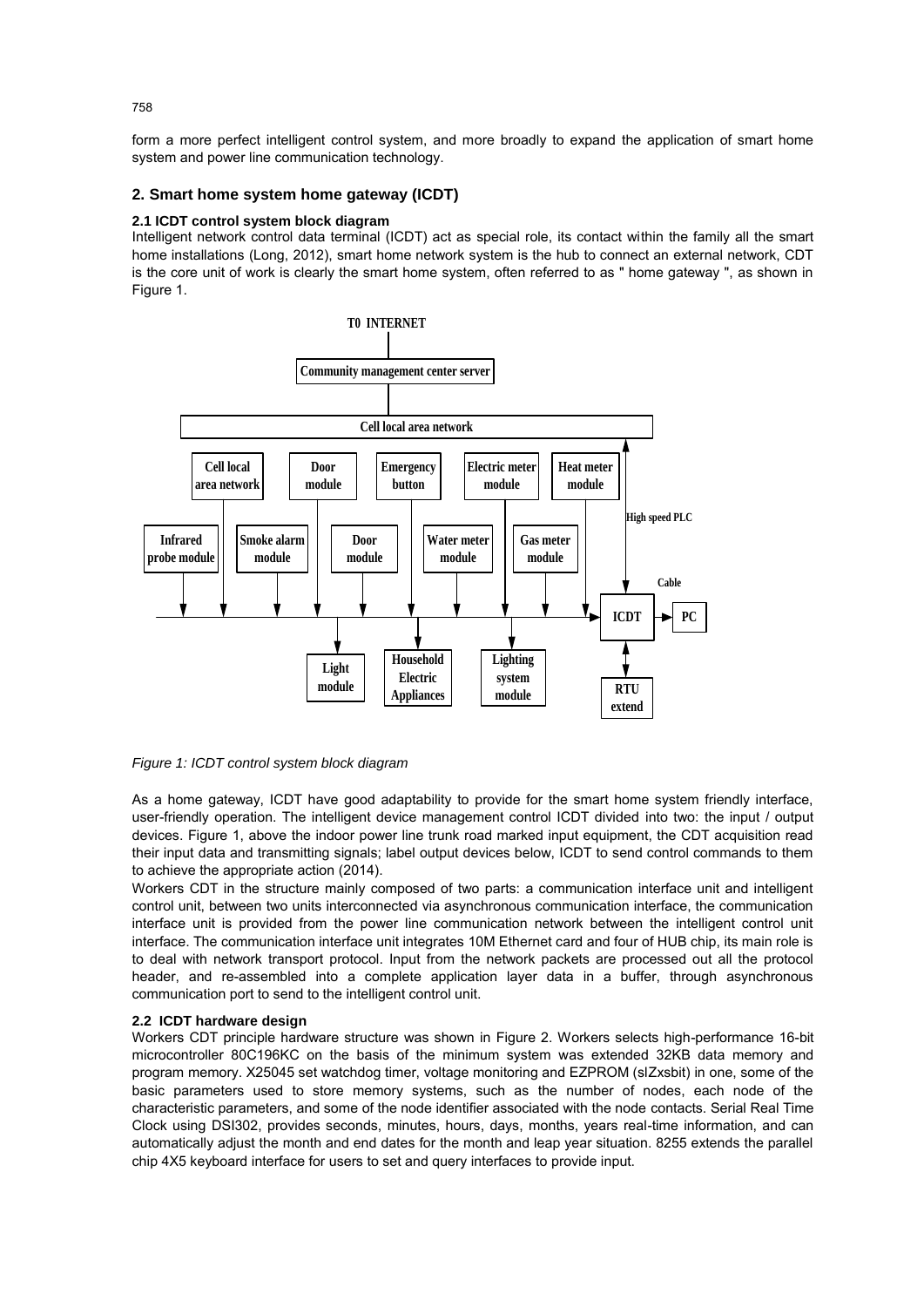

*Figure 2: ICDT hardware design structure diagram*

ICDT control platform operating system is the digital home network. Since the object of control and monitoring it very clear that all the family microcontroller and electrical equipment, so workers CDT operating system must be a dedicated system, so not only can improve the control and monitoring functions to complete efficiency, but also save hardware resources, which will help reduce costs. Therefore, the operating system is not suitable for work CDT supplement made from an existing operating system such as Linux or Windows CE cut, we should proceed from the need to complete the function of the target, in a targeted manner designed.

#### **3. Experiments and results**

#### **3.1 Overall system architecture**

Smart home system is a computer network-based intelligent residential management control system. In view of our multi-family residential units of cells, the paper design of smart home system is mainly composed of digital home networking, residential access network control center and community management platform structure, shown in Figure 3.

Digital home network is based on a home control system centralized control terminal, through which the family complete variety of sensors, controllers and water, electricity, gas, heat meter data acquisition and control, data transmission within the family network using low-voltage power line carrier communication. Residential access network is a local area network to extend residential district home network, it can work well on a variety of broadband access networks, the design of high-speed PLC devices. Community management center is Ethernet-based information platform, system architecture C / S and B / S combined, mainly by the central management server, workstation and Internet access control network routers, complete the entire residential district intelligent control and management.

Power line carrier communication module, the master, the slave module, this is one of the key design and development, they bear the analog system acquisition and pulse capture and digital acquisition tasks. Temperature controller and flooding controllers and other intelligent devices, the installation of a slave module for the collection and processing of analog signals, the analog slave controller input (current value  $4 \sim 20$  mA) is converted to level signals to digital by 0,1 microcontroller writing digital frame, and then converted to a modem chip carrier signal transmitted through the power line to the main station, the main station use a similar principle, the carrier signal received demodulated digital frame, Interpretation reduced to digital distributed HCT. Four table (water, electricity, gas, heat meter) CC genus pulse volume collection, after collection by the pulses from the station converted into a carrier signal is sent to the master, the master pulse volume reduction.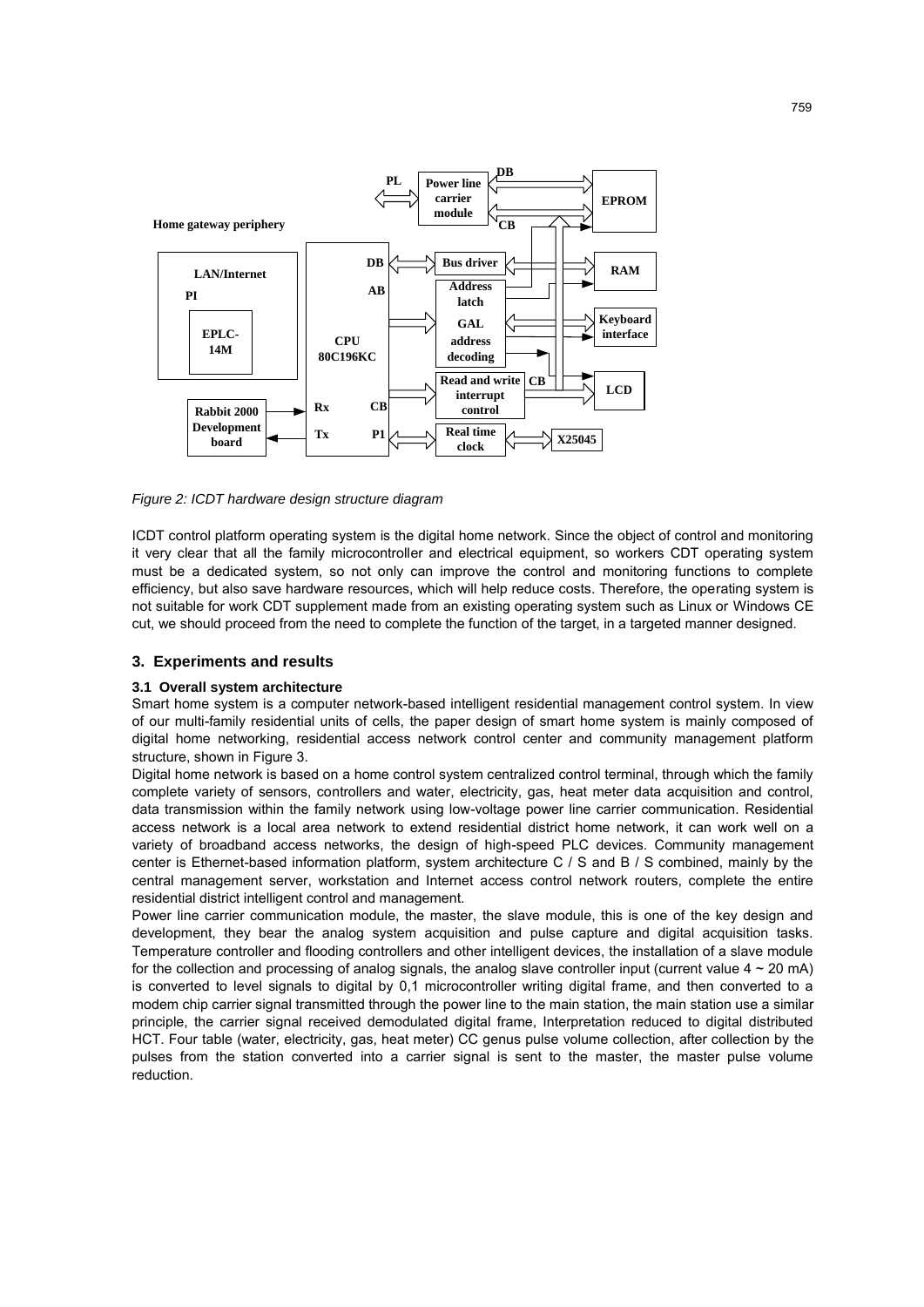

*Figure 3: Smart home network mapping system*

## **3.2 Running processes controlling application**

Master program designed with loop combination of various modules (Figure 4). The first part of the process flow of the system is first run, the only run once; the second part of the process is the process run every time the system is powered; the third part of the normal operation of the process is a process. This loop execution time is very short, typically a few milliseconds or tens of milliseconds.



*Figure 4: ICDT master control program flow*

760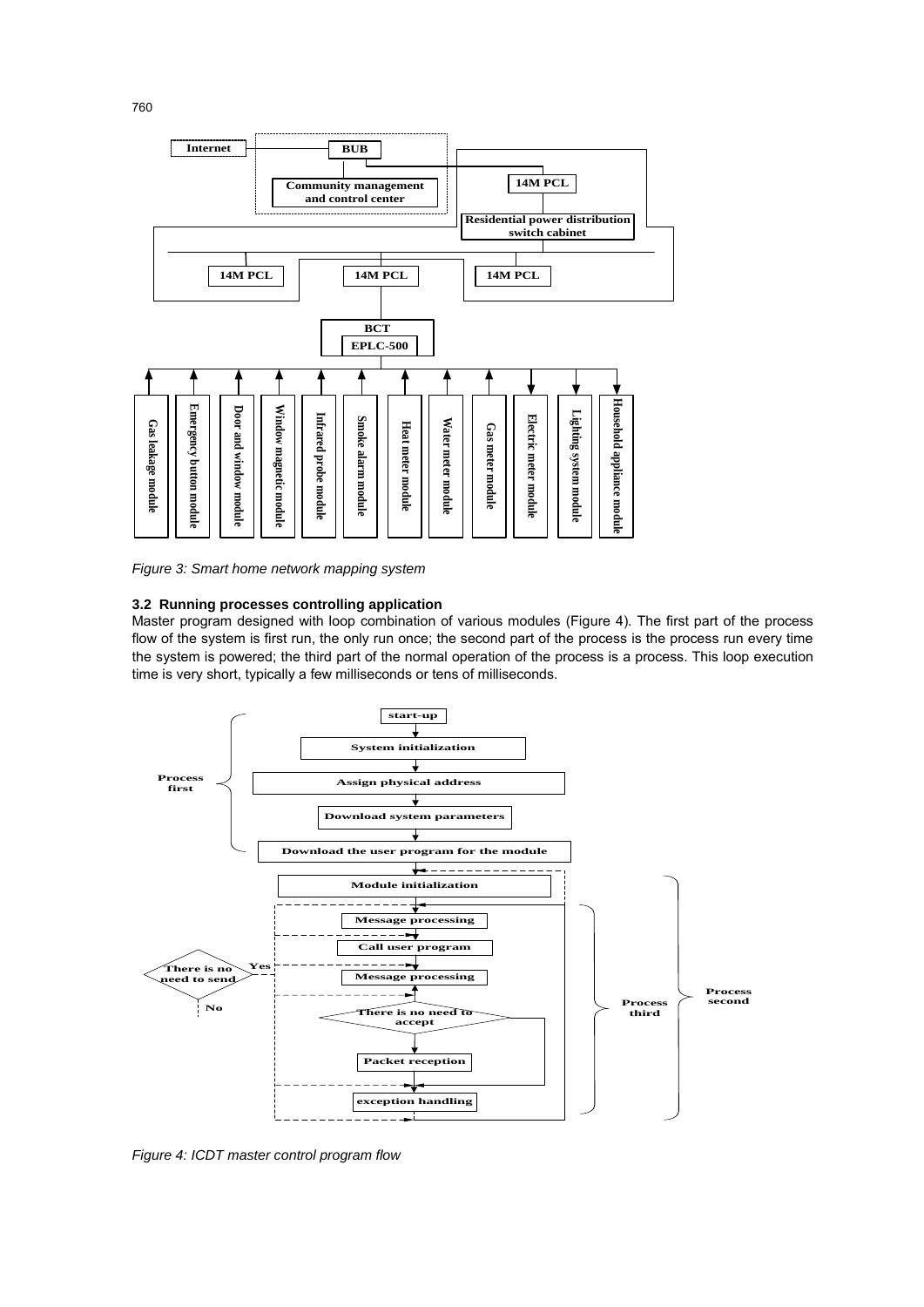Smart home control software management system in accordance with the main high-low coupling polymerization, top-down stepwise refinement of the design principles, the system function modules: "DHCP server" module (responsible for the underlying communication function), "Information Query Monitor "module" control system "module" alarm monitor "module" telephone remote control "modules," Internet control "module and" database server "module. This article focuses on "control system" module design, main structure is given in Figure 5 specific "control system" module, which includes system management, data management terminal, send messages, community services, queries, database management, interface settings , window and help directory entries.



*Figure 5: Control system module main structure design*

#### **4. Conclusions**

With the development of power line carrier communication technology, especially the development of highspeed power line communication technology and mature, the power line carrier communication technology into the field of intelligent home will be on the development and popularization of intelligent home play a positive role in promoting. Based on the power line communication technology, research and development of intelligent home automation system based on the power line, and power line combined with high-speed data communication system constructed based on low-voltage distribution network set INTERNET access, intelligent home control in one of the intelligent digital cell for power line communication technology and smart home applications has opened up new areas. Based on the power line communication technology, research and development of intelligent home automation system based on the power line, and power line combined with high-speed data communication system constructed set of Internet-based low voltage distribution network of the Internet, intelligent home control in one of the intelligent digital cell for power line communication technology and smart home applications put forward new ideas.